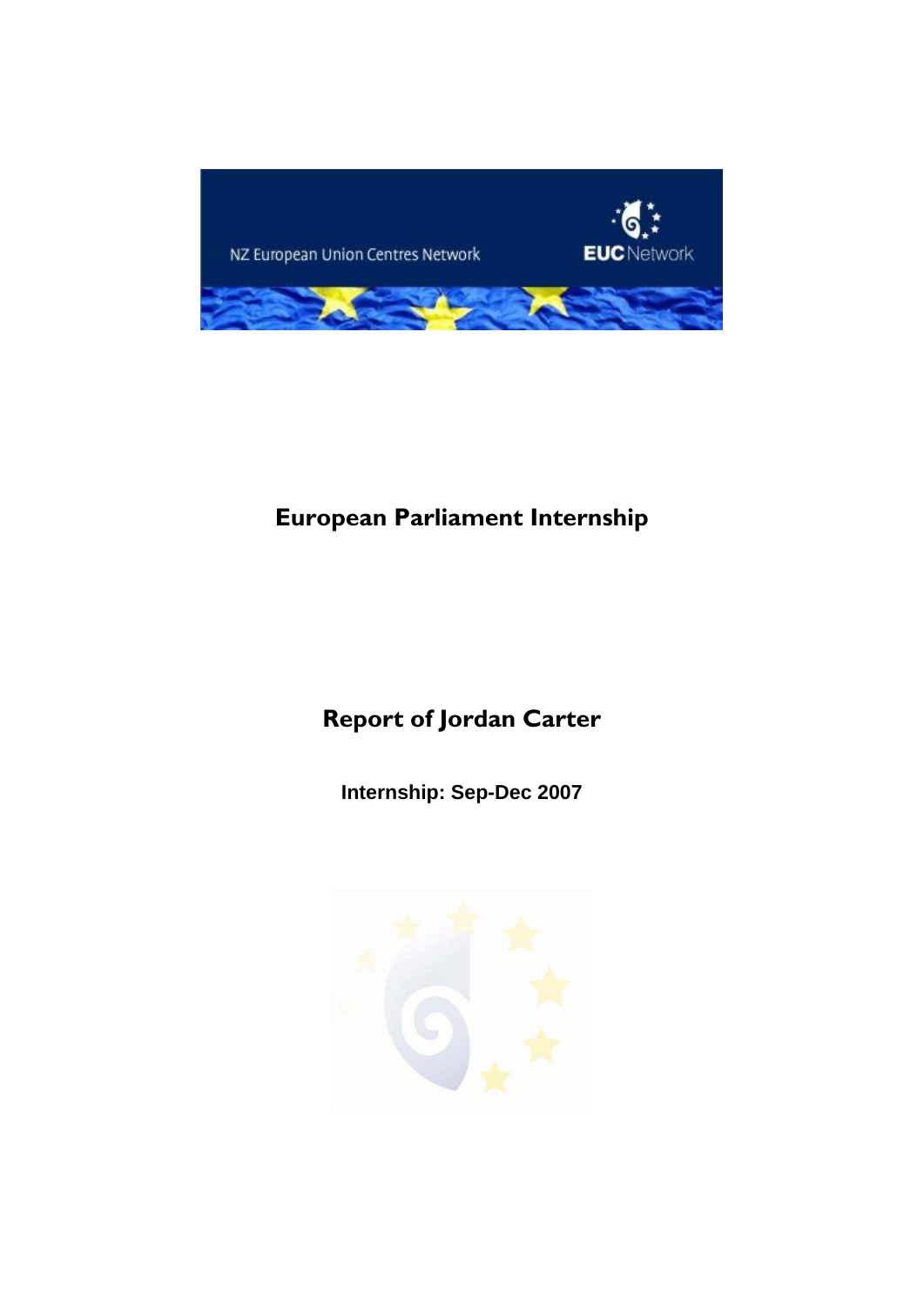# **Introduction**

This report records my experience as a European Parliament Intern, organised by the European Union Centres Network, during the period September – December 2007. I outline the motivation for attempting the internship, what local preparation was involved, the organisation of my placement and then aspects of the internship experience in the capital of Europe.

My aim is to give a flavour for what the experience was like, some of the lessons learned, and to note some important recommendations for future interns. Any expansion of any of the points discussed can be happily provided by the author, whose contact details are at the end of the report.

# **Motivation**

"Europe" as a place and an idea has always been of interest to me. From my first trip there in 2003, on a range of different private, political and business travels, the diversity and tightness of the continent has made it a fascinating place. My family's origin in the UK and my own experience being put through French immersion schooling as a child growing up in Western Canada may have added to this mix.

So when at the end of Honours I was casting around for my next project, the suggestion of a masters degree with a comparative analysis in a particular area of policy between European and New Zealand frameworks led to an immediate follow-up question of whether there would be a chance to spend some time in the EU. There was, through this internship, and so the invaluable opportunity to spend some time in Europe absent the constant rush of social or work travel presented itself.

As someone interested in a career in public life, I think that the importance of Europe is too often ignored in the slipstream of our own debates in New Zealand. Future decision makers can only benefit from time coming to understand the nature of what has been and will be for centuries one of the most creative, dynamic, interesting, wealthy and important locations on the planet.

# **Preparation**

It was in preparing for the internship that the first (and last) major mistake in the process occurred. I was intending to arrive in Europe in time to attend another event of some interest (the centenary celebration of the International Union of Socialist Youth, in Berlin in late August). This meant that I would have around three days to find accommodation in Brussels before the start of my internship. My response was to use various online services (thanks to Gina Deerness-Pleisner, my predecessor as an Intern and someone whose report explains these in detail) to source a room in an apartment in advance of arrival.

The tragic error was to pay a deposit in advance. The deposit has never been returned. Tenancy law in Belgium is complex, but one thing it does not provide for is a tenancy bond being held in a public agency. The only way to secure your bond is to ensure it is deposited into an account with joint signatories – yours and your landlord's. You can only do that on the ground.

Future interns are therefore strongly recommended to book a hostel for a few days on arrival, and to find accommodation once in Brussels. You are more likely to find a place with people you like, in a useful area, and to be able to make arrangements (including a proper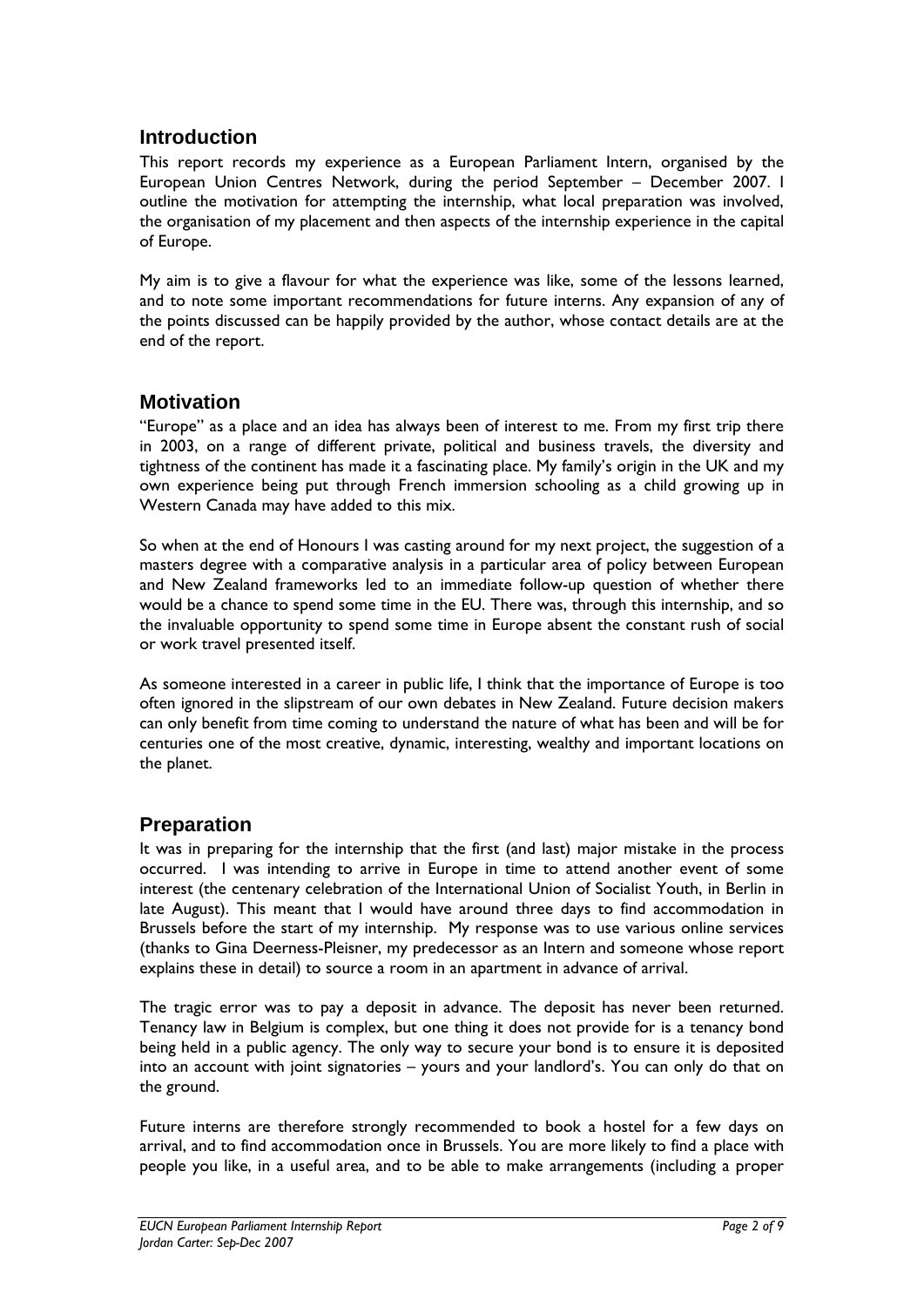joint account for your bond!) for taking up a tenancy without the risk of being cheated of your money. I am happy to provide the name of the landlord concerned to any intending interns, with strong advice to stay as far away from him as possible.

Aside from this, preparation for me involved sorting out my placement (see following section), brushing up my French with French-speaking friends at home, and saving as much money as possible to allow for a range of weekend excursions that could not be financed within the constraints of the Internship's tight financial provisions.

# **Placement**

My original placement was with a British Labour MEP called Brian Simpson, from the North-West of England region. However around the time I departed New Zealand his office employed an agricultural policy specialist to commence six weeks after I would have done, and so there would have been little space and less work to do.

Brian's assistant Mark went to some considerable lengths to secure me an alternative placement, however, and this worked out extremely well, with a colleague of his in the European Parliamentary Labour Party, David Martin MEP from Scotland. David and his assistant Kate had had an assistant recently depart at short notice to work in the UK and so had a vacancy which had to be filled. This worked out well for all concerned. The only downside was a week's delay in the beginning of the internship, which meant a week's time with nothing to do in Brussels, which was a mixed blessing.

I was initially slightly wary of being placed with a British MEP, due to the slight 'detachment' that is apparent between the UK and the EU, but was aware of the great positive of the arrangement: that all my immediate colleagues would be using English as their office language, and indeed as their social one as well. This made life in a social and work sense much easier and probably more fulfilling than the different challenge of learning the basics of another language would have been.

# **The Internship**

## *Strasbourg*

Starting with Strasbourg may seem a strange place to begin, but I had one meeting with Kate Murray in late August, and it was decided between her and David Martin that my first task would be to attend the plenary session of the Parliament in Strasbourg in September. This meant the first formal act of the internship for me was boarding a train at Gare Luxembourg at 7.50am on Monday 3 September, for a five hour trainride to Strasbourg and a room number to find on arrival, as well as a hotel booking, and one face I could recognise on the trip down.

The Strasbourg experience is a ridiculous waste of public funds. The entire Parliament and its staff depart Brussels for a week to conduct plenary debates in Strasbourg, a situation which will not change (as it cannot change without the agreement of all EU members, and France shows no desire to do so). All the Committee work and political group discussions happen in Brussels, but the formal debates are played out in Strasbourg.

For me the experience was a case of finding my feet, meeting my MEP for the first time, and trying not to make any mistakes while tied to a phone to Brussels to work out what to do when. It was also a chance to get to know some of my fellow stagiaires and assistants, as in Strasbourg there is little to do after the long work day (often 8.30am to 9pm) except go out for dinner and drinks. Fortunately, being the first plenary after the summer recess, the pace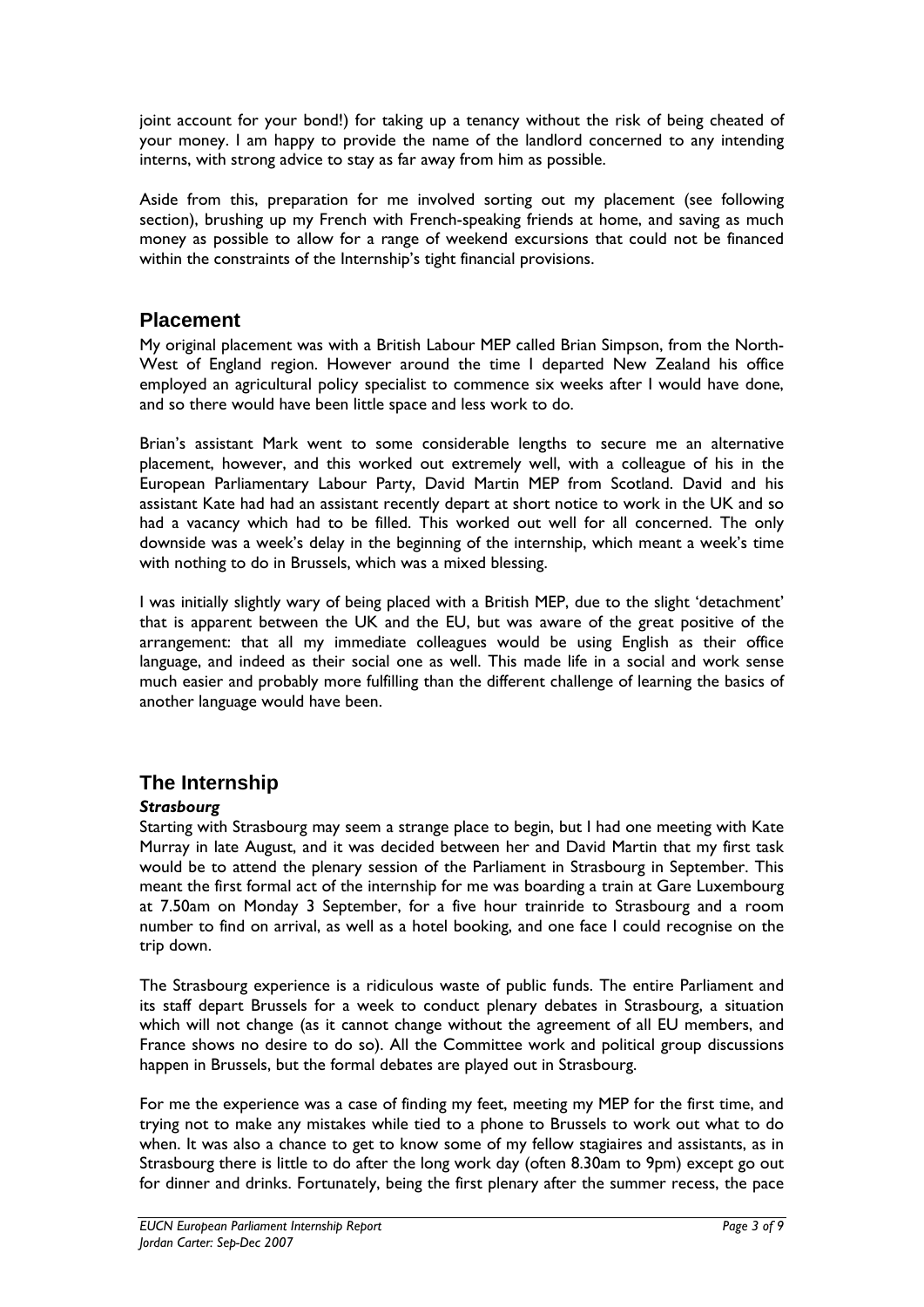of legislative action had not picked up and so there was not an impossible amount of work to do.

The Strasbourg setting, in small pokey offices, in an expensive French city but in beautiful locations around the River Lille, is worth experiencing. The city is very beautiful and well worth a visit, but it seems that plenary weeks attract far higher than usual prices for everything, be it accommodation, food or entertainment.

#### *The MP – Mr David Martin (Labour, Scotland)*

David Martin is the senior Scottish MEP in the Parliament, having been a Vice President for the 1999-2004 term. He has been a Member since 1984, and currently focuses his efforts on being an effective member for his constituency (which under the electoral system for UK MEPs is the whole of Scotland) and being a heavy hitter in the International Trade Committee of the Parliament.

David is a solid centre-left Labour MEP, with a comfortable but intense style and an ability to kick back for a good story over a drink or a meal. His policy knowledge in the areas he has focused on is deep and extensive, and he has built up strong links internationally due to the extensive delegations programme the Parliament conducts.

Besides ITRE, David sits as a substitute member on the ENVI (Environment) and CLIM (Temporary Climate Change) Committees of the Parliament. More on the work of these committees is in the section below. He is also a member of a number of delegations, including the EUROLAT (Europe – Latin America) delegation and the Australia-New Zealand delegation, from which is interest in having a Kiwi intern arose.

The period of my internship coincided with Labour Party nominations for the 2009-14 European Parliament, and David will be standing for a further term. Given his record of successful advocacy in Scotland and seniority, I expect to see him selected at the top of the list and returned to the Parliament for another term.

David's assistant is Kate Murray, from Edinburgh, a trade policy expert and brilliant colleague. She was ever helpful in keeping me on track, explaining the arcane processes of the Parliament, introducing me to useful and friendly people around the Parliament. Having a good stagiaire is important to an assistant, but having a good assistant is even more important to a stagiaire who has just landed in the city and is only there for a few months. Working with Kate and David was interesting, enjoyable and worthwhile.

#### *Brussels*

As mentioned, the European Parliament meets in plenary session in Strasbourg. Aside from occasional mini-plenary sessions in Brussels, the main business in the city is the political group and parliamentary committee work of the institution. Brussels is also home to many other EU institutions, including most importantly the Commission which is the executive arm of the Union, and the large and well-staffed permanent representations to the Union from member states. (As an aside, the UK permanent representation would seem to have as many people as New Zealand's entire foreign service.)

Brussels therefore is where much work back with national governments occurs; where a lot of the lobbying of MEPs by various commercial and civil society interests happens; and where the dense network of policy, advocacy, political, business, military, trade union, diplomatic and other interests exists. It is a true capital in many respects, simply of a non-state, nonsovereign federation.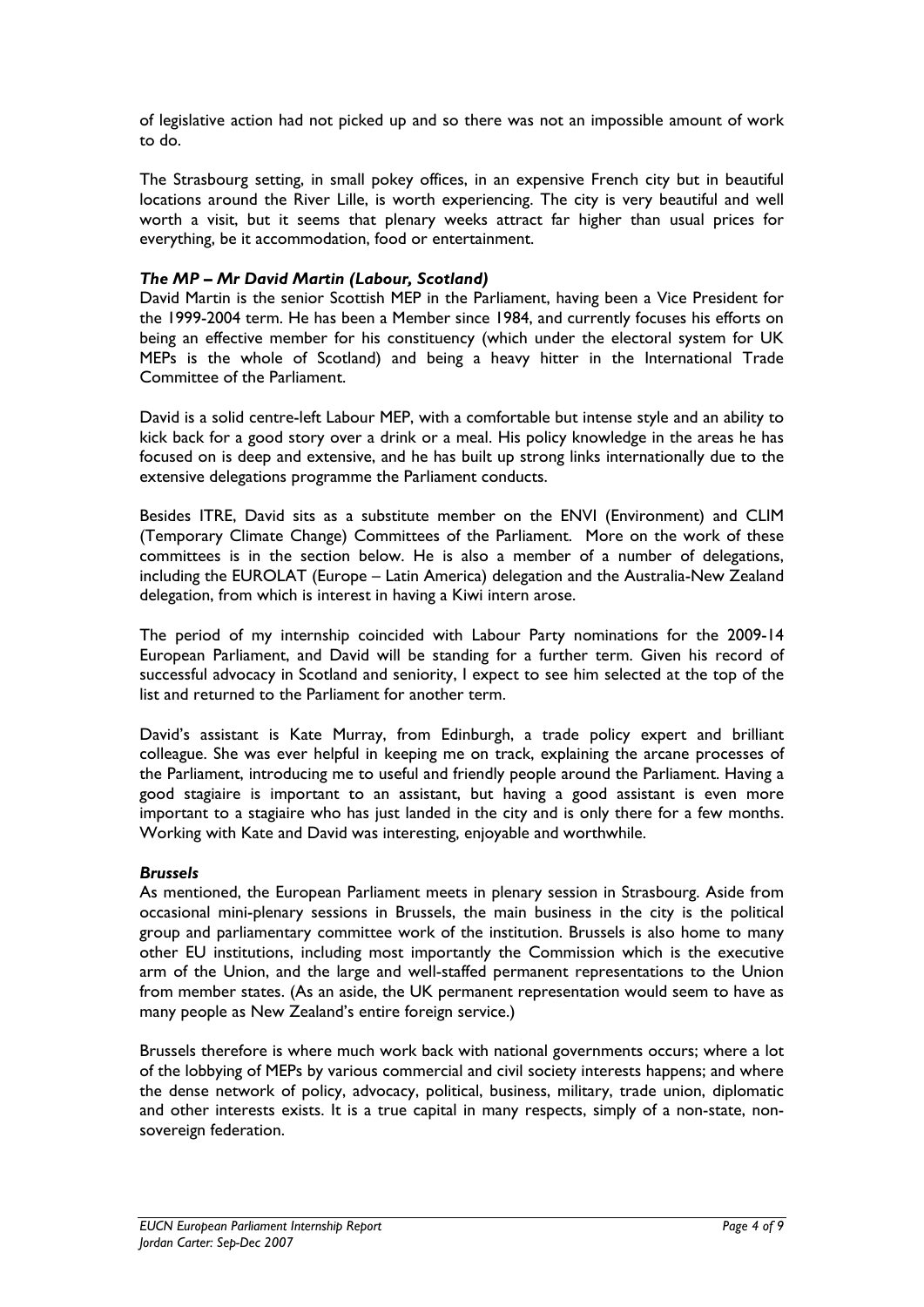#### *CLIM Committee*

My main task in the work I did was to follow the work of the Temporary Committee on Climate Change (CLIM), of which David is a substitute member. The Committee was established in 2007 composed of members from all of the Parliament's other committees, with several related tasks: to ensure that the whole Parliament's work programme could be infused with knowledge and political energy about climate change issues; to develop a policy position for the Parliament to advocate during the start of the process to develop a post-Kyoto climate change framework at the intergovernmental conference in Bali in December 2007; and to respond to the intense political difficulties of coming up with workable policies to mitigate the impact of climate change and to over time reduce it.

In following the Committee I read the papers, attended the meetings of the Committee and of the Socialist Group working group on Climate Change, and then provided summary notes of the discussions and the context in which they occurred to my MEP. What I hoped to do but was not able to achieve was a better liaison with other UK Labour MEPs working on the committee, but this did not particularly negatively effect our work. I also helped research some work David was doing to contribute to Socialist Group policy work on climate change issues.

Because the Committee is both temporary and devoted to informing and developing positions for the Parliament, it does not (or did not) have a particular "legislative" load. Most people who work at the Parliament are involved in a busy process of dealing with a stream of own-initiative policy reports, or developing legislation proposed by the Commission. That is what almost all the other Committees do. So to not be active on that sort of Committee meant a lesser insight was gained into the parliament's formal legislative process than would otherwise have been the case.

On the other hand, climate change is one of the key policy challenges of our times. And New Zealand has a vital interest in the debates that Europeans are conducting on the future of climate change policy. It matters to us if Europe adopts border taxes against countries without effective emission trading or carbon tax regimes; it matters if consumers in one of the wealthiest regions of the world form earnest but misinformed impressions that goods and services from far away are worse for the environment than those which come from closer to home. To have the chance to focus on these debates, to occasionally chip in with a New Zealand perspective, and to be able to sit down and read many of the reports that are talked about in the media was a privilege and also immensely useful.

#### *European Parliamentary Labour Party*

The nineteen Labour MEPs from the UK, working with their approximately fifty staff and stagiaires, form the EPLP. An interesting, small political caucus, the EPLP meets on regular occasions to debate and decide political strategy for their group, and for their input into wider Socialist Group positions, as well as to maintain their relationship with the UK Government and the wider British Labour movement.

Being a member of a fraternal Labour Party I was able to attend caucus meetings, and was accepted early on as a friendly and engaged actor debating many issues in a New Zealand context similar to those facing British Labour people and the wider social democratic movement in Europe. It was a fascinating chance to see the operation of a parliamentary grouping at close quarters, their internal modes of doing politics, and to note the similarities and differences with home.

19 MEPs is the smallest British Labour caucus for some time. Labour in the UK in 2004 was under siege due to the fallout from the Iraq war, questions over Tony Blair's leadership, and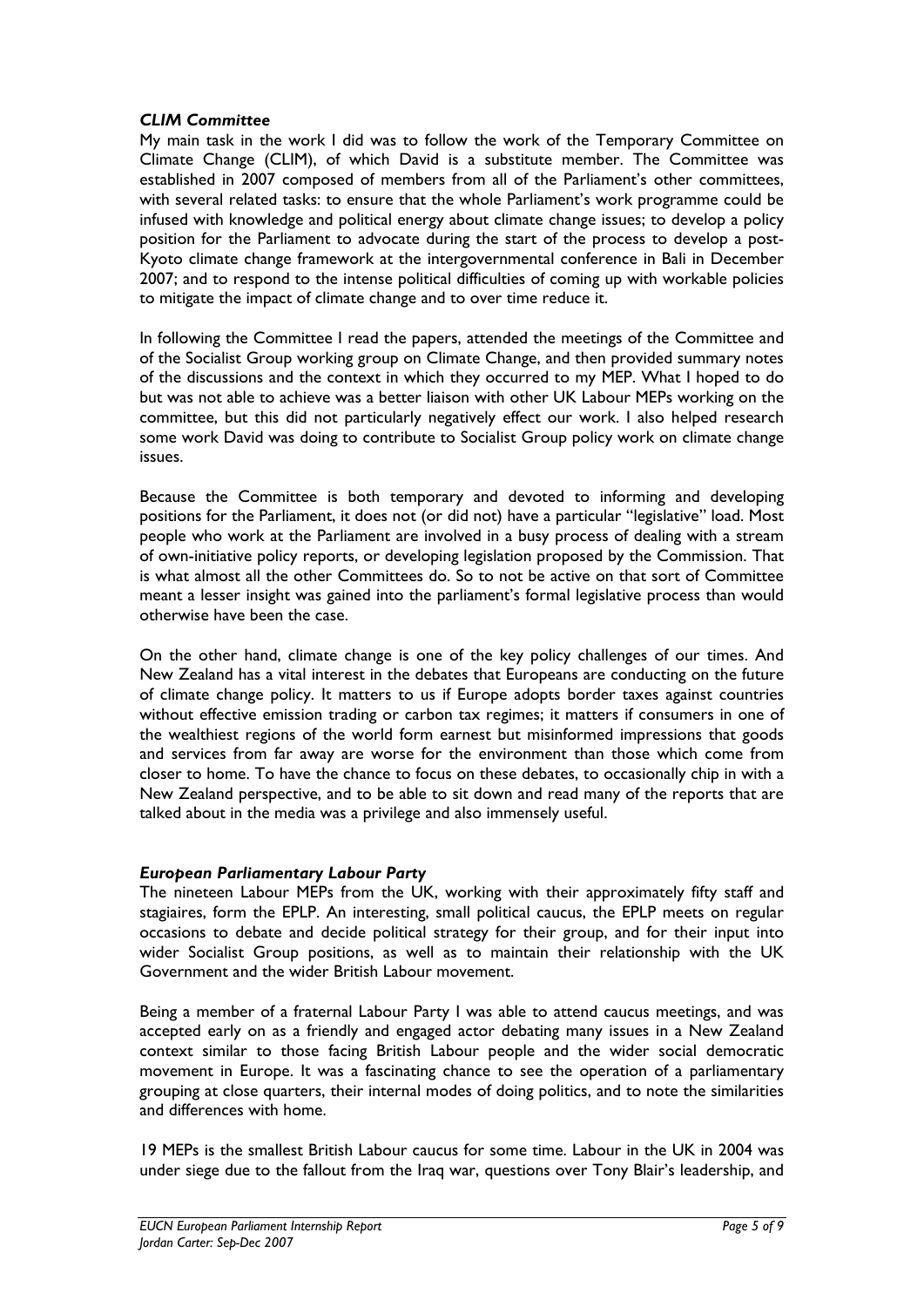a resurgent Liberal Democratic party. It seems possible that at the time of the next elections, in 2009, the political situation in Britain will be somewhat different, and that there will be more UK Labour MEPs following those elections.

A final note is that I was, at first, surprised at the extent to which the EPLP operated as a team. Many of the staff and stagiaires spent most of their time together, in and out of work; the amount of engagement with the locals in Brussels or indeed with other delegation's people within or outwith the Socialist Group was much less than I had somewhat naively expected. This is either for political reasons (for those from the same country), or for linguistic reasons (for those from the same group). This sort of expatriate environment, with people coming and going on a regular basis, leads to intense and tight social relationships forming and dissolving. In other words it was easy to make friends quickly with some really bright and intense people, and hopefully those relationships can be carried on at a distance until my next visit to Europe.

#### *The Socialist Group*

The various socialist and social democratic parties in Europe are organised into the Party of European Socialists on an organisational level. The parliamentary grouping however is the PSE – the same thing in French, but a different entity. And most common references to the Group are as that – the socialist group in the European Parliament.

Because the Group is so broad, both in parties covered, in political cultures included, and in national interests at play, it is much less tightly organised than a "party" in the traditional sense could be. The role of the Groups is privileged in the Parliament, and so much policy development and dialogue occurs intra-Group before being taken into legislative or nonlegislative reports in the parliamentary committees.

The Labour MEPs were active among the 220 Socialist Group MEPs, and some held spokesperson roles in various Working Groups and committees for the Group, but on some issues the UK government's point of view, given the party in power at Westminster, meant that UK Labour MEPs sometimes differed from their PSE colleagues in the way they voted, either at plenary or at committee levels. This was not however confined to UK Labour: other national delegations in the Group also did this occasionally.

So the metaphor of "party" is not really appropriate. A looser notion of cooperation between parties that share at least formally a common ideological base is a more realistic way to think about the Group. Which leads to interesting further questions about the future role of the Groups as the parliament develops into a more significant component of the legislator in the European institutions. The Reform Treaty currently being ratified by member states gives far more legislative power to the Parliament, including the right for the first time to initiate legislation. Will this lead over time to tighter party disciplines that in turn unleash a dynamic of conflict between the Parliament and national governments? How will this fit into the ongoing tension between a Europe of States on the one hand, and the vision of Ever Closer Union on the other?

## *Work*

Aside from following the committees, I did a fair amount of the work that most MP's offices do. Managing diary commitments for the MEP, correspondence (both email and physical), paper flows for parliamentary work, party correspondence, representation at meetings, and so on.

I had done this sort of work before, being at Parliament in New Zealand working for David Cunliffe in 2002-03, so the expectations and surprises of Parliamentary life were not entirely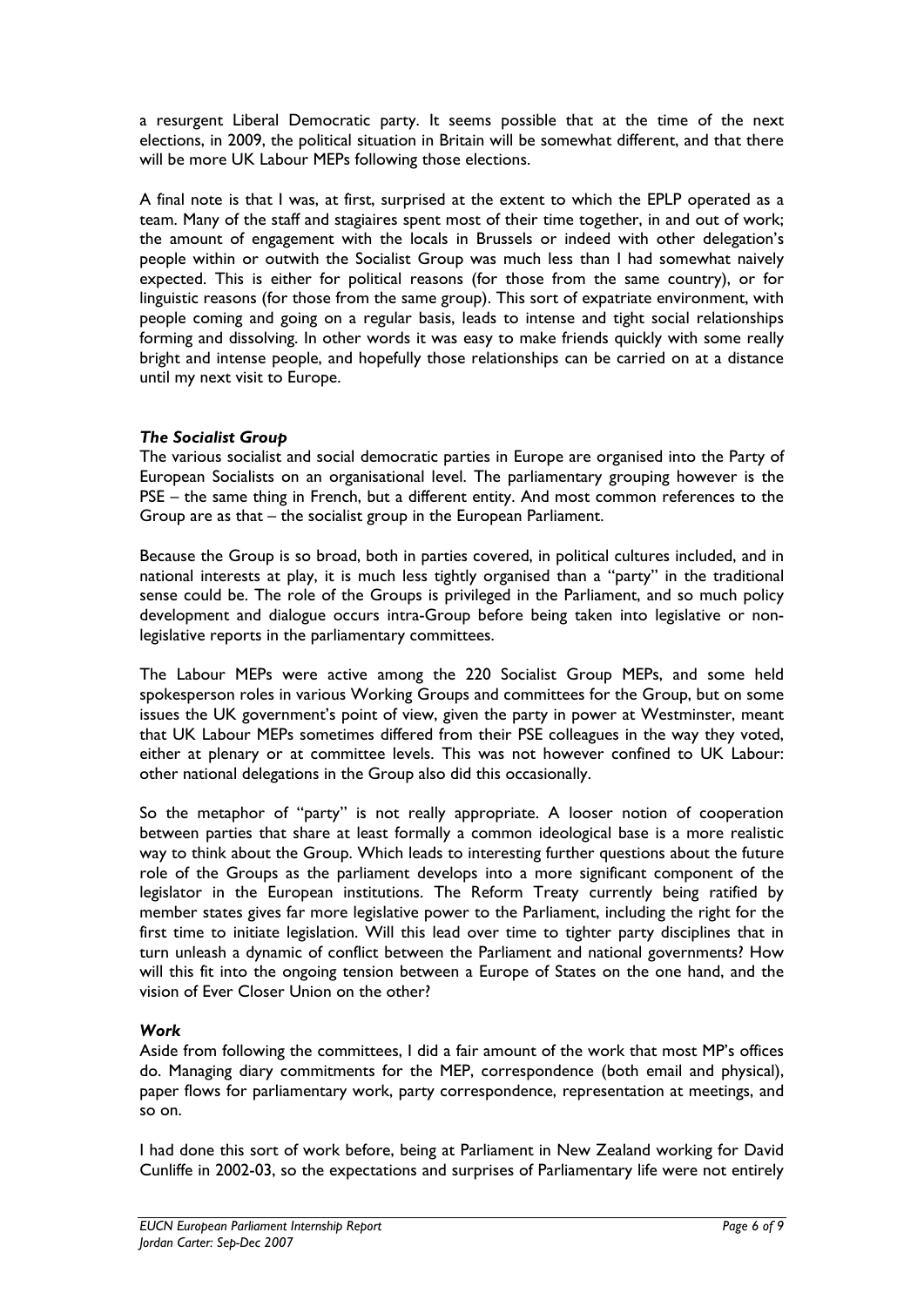unfamiliar. The biggest difference is the calendar, with weeks successively devoted to group, committee and then plenary debate, rather than having some of each in each week. This allows longer lead times to prepare for each sort of work, which has some advantages.

Aside from the session I attended in Strasbourg, the other out-of-Brussels experience for the position as stagiaire was to attend a set of meetings in London. The EPLP goes to the UK a couple of times a year for meetings with UK government ministers and party organisers, and I attended one of these with my MEP and Assistant, which offered an interesting insight into the way the UK Labour government relates to the EP on its home territory.

My Assistant (the term for the permanent staffer/s in an MEPs office), Kate Murray, was a brilliant colleague: patient in dealing with my lack of knowledge about the institution, and helpful in making sure I stayed focused on the work that needed to be done despite the endless plausible distractions of working in a foreign Parliament.

Kate and David Martin together were a pleasure to work with and for, and I cannot thank them enough for the fun we had and the chance to see a different political world. The content I got to focus on, the debates in that evolving institution, were instructive and interesting as well.

# **Living in Brussels**

This section gives some advice to future interns.

#### *Accommodation*

The key piece of advice is to look for a place to stay once you arrive. Any of the hostels will be reasonable to base yourself in on arrival. You may like to hold off until you have started your internship and met a few of your colleagues in your political and national group, or you may choose to just find a place on your own bat.

Brussels being a bilingual city (Flemish and French) with many English speakers, you can almost choose a language zone. Generally speaking the communes closest to the inner city are most French, and the further out you go the more likely the local shops and restaurants are to be mainly Flemish (as Brussels is the capital of Flanders, the Flemish region in Belgium, despite being 80% French-speaking).

If you want to stay in an expat zone, many English-speaking people congregate around Place de Chatelain. Another nearby location is Place Flagey where English-speaking people live. Or you can find a place in the rather dull but practical zone around the Parliament (called Schuman). You should aim to spend no more than around €400 a month for a furnished room, sharing with others. You'll pay much more to be on your own, and the hassles of setting up utilities and dealing with rents are not worth having.

#### *Living simply*

Wherever you live, make sure it is near a public transport service, either Tram or Metro. Metro tickets are €11 for a ten-ride slice, or €40 for an unlimited month pass. Helpfully for single or ten-ride tickets, they are cross mode (bus, tram or metro) and there is no zone system, the whole network is available at a flat price. This means you can nip out and do your shopping and get home on one ticket, if you are quick.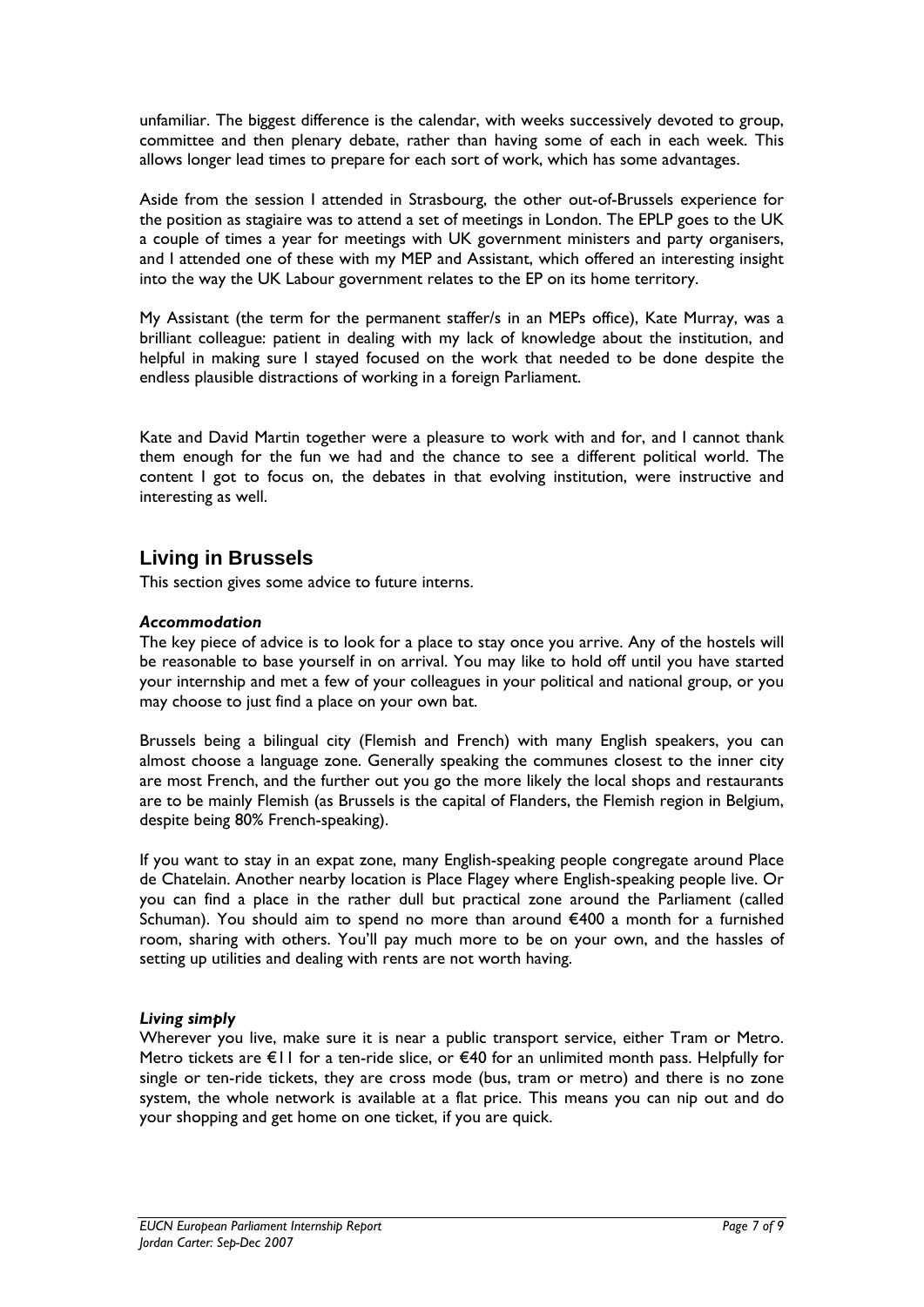Supermarkets lack basics like fresh milk. The two chains are GB and Delhaize, and they all close at 8pm, with very few if any open on Sundays. So plan shopping in advance and don't rely on large numbers of corner stores.

Buy a SIM card for your GSM mobile phone early, BASE works well. They are not expensive except if you use them to keep in touch with people back in New Zealand, in which case it would be worth shopping around providers.

Try to walk around Brussels as much as you can if you are spending time there. It is not always the prettiest of cities but there are ample rewarding vistas if you seek them out in and around the city.

A basic budget for a simple life in Brussels excluding rent would be €120 a week. This will give you funds for transport, basic groceries and lunches, the odd drink and meal out, and transport. If you have more you will easily spend it, but you do not have to do so. I was surprised at how affordable life was: a very good pizza and beer for dinner for €10, and rarely more than €30 for a week's groceries. Alcohol is a little more expensive than in New Zealand, but clothing is far cheaper.

#### *Social life*

First lesson: meet as many of your fellow assistants and stagiaires in your political group as you can as early as you can. Different groups will have different styles, but many of the people from the Parliament congregate in the pubs directly in front of the building (Place Luxembourg), often every night of the week. The crush on Thursdays and Fridays is actually quite impressive.

Second lesson: join the Stagiaire's Association. It is a group of mainly younger stagiaires and a good way to meet people from other political groups and other national delegations. They run parties (which you should go to), drinks functions, and the odd political event pressing for better terms and conditions for stagiaires, some of whom are horrifically abused by their MEPs.

Third lesson: remember this is a parliament full of people from different countries and full of lobbyists trying to make a point. You can attend as many receptions and social events for free as you like, and New Zealanders as a rule always have a story to tell that can interest people. If you're good at working a room you can meet an incredibly wide range of people and probably even make a few friends while doing so.

The Brussels experience will stand or fall, in an enjoyment sense, on the people you meet and get to know. Do as much of it as you can, as soon as you get there. You will not regret it.

## **Other Travel**

I was lucky enough to be able to make several trips out of Brussels while there for my internship. Brussels is a hub for some low-cost airlines and even ordinary airfares are not too expensive in Europe (though you will not be doing much extra travelling if you are reliant on the NCRE Scholarship as your main source of income).

The major trip I did was to attend the British Labour Party's conference in Bournemouth in September 2007. I was able to gain access to the Conference as a New Zealand Labour Party official, and my MEP was happy for me to attend. It was Gordon Brown's first conference as Leader, at which he went down very well, and as an event is unparalleled as a